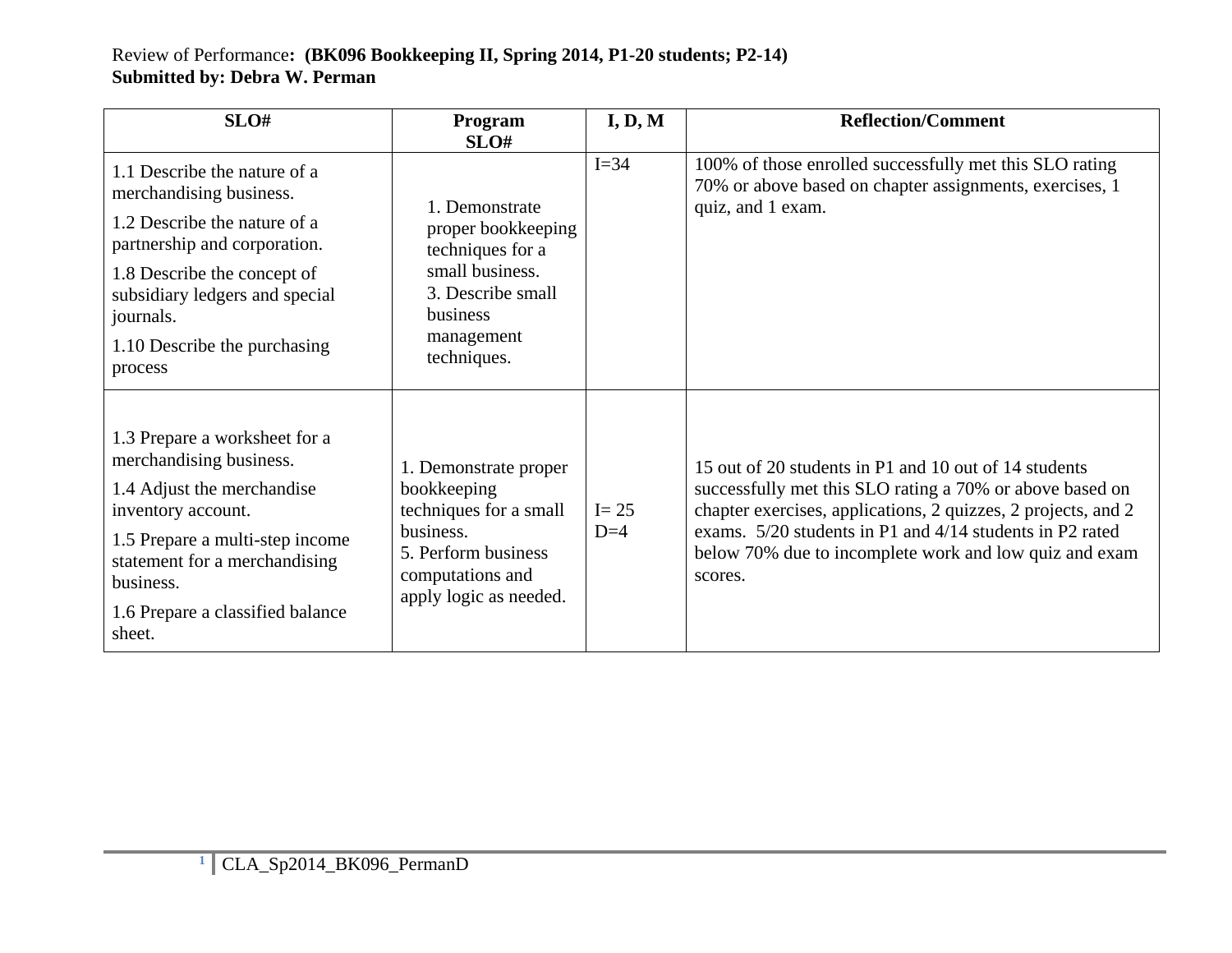| 1.7 Prepare adjusting and closing<br>entries for a merchandising<br>business.<br>1.9 Journalize and post using<br>accounts receivable subsidiary<br>ledgers and special sales journal.<br>1.11 Record the purchase of<br>merchandise on account.<br>1.12 Journalize and post using<br>accounts payable subsidiary ledgers<br>and special purchases journal<br>1.13 Journalize and post using cash<br>receipts and cash payment journals. | 1. Demonstrate proper<br>bookkeeping<br>techniques for a small<br>business.<br>5. Perform business<br>computations and<br>apply logic as needed. | $I=17$<br>$D=10$              | 15 out of 20 students in P1 and 12 out of 14 students<br>successfully met this SLO rating 70% and above based on<br>chapter exercises, applications, 2 quizzes, 2 projects, and 2<br>exams. 5/20 students in P1 and 2/14 students in P2 rated<br>below 70% due to incomplete work and low quiz and exam<br>scores. |
|------------------------------------------------------------------------------------------------------------------------------------------------------------------------------------------------------------------------------------------------------------------------------------------------------------------------------------------------------------------------------------------------------------------------------------------|--------------------------------------------------------------------------------------------------------------------------------------------------|-------------------------------|--------------------------------------------------------------------------------------------------------------------------------------------------------------------------------------------------------------------------------------------------------------------------------------------------------------------|
| 2.1 Explain the operation of a petty<br>cash fund and be able to complete<br>the financial papers involved.                                                                                                                                                                                                                                                                                                                              | 1. Demonstrate proper<br>bookkeeping<br>techniques for a small<br>business.<br>5. Perform business<br>computations and<br>apply logic as needed. | $D = 34$                      | 100% of both sections successfully met this SLO rating 70%<br>or above based on 1 application problem, 1 quiz, and 1<br>exam.                                                                                                                                                                                      |
| 2.2 Explain banking procedures and<br>reconcile a bank statement.                                                                                                                                                                                                                                                                                                                                                                        | 3. Describe small<br>business management<br>techniques.<br>5. Perform business<br>computations and<br>apply logic as needed.                     | $I=34$                        | 100% of both sections successfully met this SLO rating 70%<br>or above based on 1 application problem and 1 quiz.                                                                                                                                                                                                  |
| 2.3 Determine gross earnings,<br>deductions and net pay.                                                                                                                                                                                                                                                                                                                                                                                 | 5. Perform business<br>computations and<br>apply logic as needed.                                                                                | $I = 15$<br>$D=10$            | 12 out of 20 students in P1 and 13 out of 14 students in P2<br>successfully met this SLO rating 70% or above based on<br>classroom exercises and 1 project.                                                                                                                                                        |
| 2.4 Record the expense, liability,<br>and cash disbursement in<br>connection with payroll and record<br>the employer's tax expense.                                                                                                                                                                                                                                                                                                      | 1. Demonstrate proper<br>bookkeeping<br>techniques for a small<br>business.<br>5. Perform business                                               | $\overline{I} = 15$<br>$D=10$ | 12 out of 20 students in P1 and 13 out of 14 students in P2<br>successfully met this SLO rating 70% or above based on<br>classroom exercises, 1 quiz, and 1 project.                                                                                                                                               |